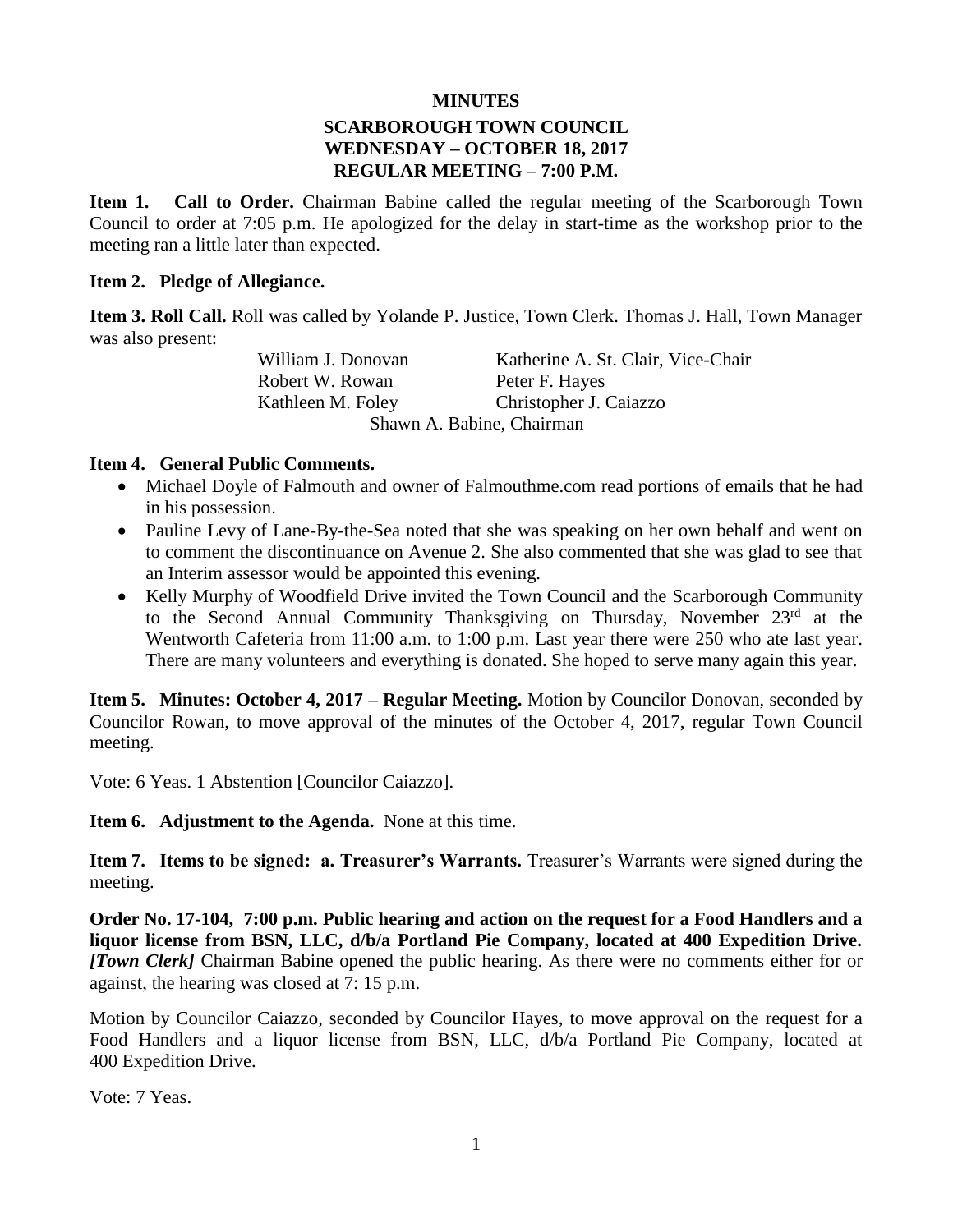### **OLD BUSINESS:**

**Order No. 17-095. Second reading on the proposed amendments to Chapter 901 – the Town of Scarborough Garbage and Recycling Collection and Disposal Ordinance, Article I Sections 1.09 and 1.10.** *[Ordinance Committee]* Councilor Donovan gave a brief overview on this Order.

Motion by Councilor Donovan, seconded by Councilor Rowan, to move approval of the second reading on the proposed amendments to Chapter 901 – the Town of Scarborough Garbage and Recycling Collection and Disposal Ordinance, Article I Sections 1.09 and 1.10, as follows:

Motion by Chairman Babine, seconded by Councilor Donovan, to move approval to amend the main motion to delay the implementation of this change for 6 months, so the Town Manger can develop a policy for implementing the enforcement of the change.

Vote on Amendment: 7 Yeas.

Main motion as amended:

### **AMENDMENT TO CHAPTER 901 THE SCARBOROUGH GARBAGE AND RECYCLING ORDINANCE**

BE IT HEREBY ORDAINED by the Town Council of the Town of Scarborough, Maine, in Town Council assembled, that Chapter 901, the Garbage and Recycling Collection Ordinance of the Town of Scarborough is amended, as follows:

### **Section 1.098 TOWN TO PROVIDE CARTS**

A. All garbage and recycling carts required by this Article shall be designated, provided and owned by the Town of Scarborough; all residences receiving municipal Town solid waste collection services are required to use only the Town-provided carts for weekly garbage collection. The standard carts hold a capacity of up to 65 gallons and shall not be filled to a gross weight of more than 150 pounds each. Each residential unit will be allowed one Town-designated cart per pickup. Decisions to permit a second cart will be made on a case-by-case basis for exceptionally large households, and in those cases, only after a solid waste inspection by a Scarborough Public Works staff member to determine that the need remains when maximum recycling is being done. Residents may choose to mark their cart with the street address that the cart was assigned to for identification purposes. Under no other circumstance should the carts be defaced by the use of markers, stickers or paint. A cart that has been defaced will be replaced at cost to the resident to whom the cart was assigned and may be subject to further penalties under Article VI.

B. All residential buildings of 6 or more units, nonresidential or commercial users shall provide adequate carts for the weekly garbage generated by the business conducted on the premise. At a minimum, the owner shall provide a secured container or containers with closable covers to minimize the stacking and spreading of the garbage generated by the subject business. The cost of collecting commercial waste is the Property Owner's responsibility.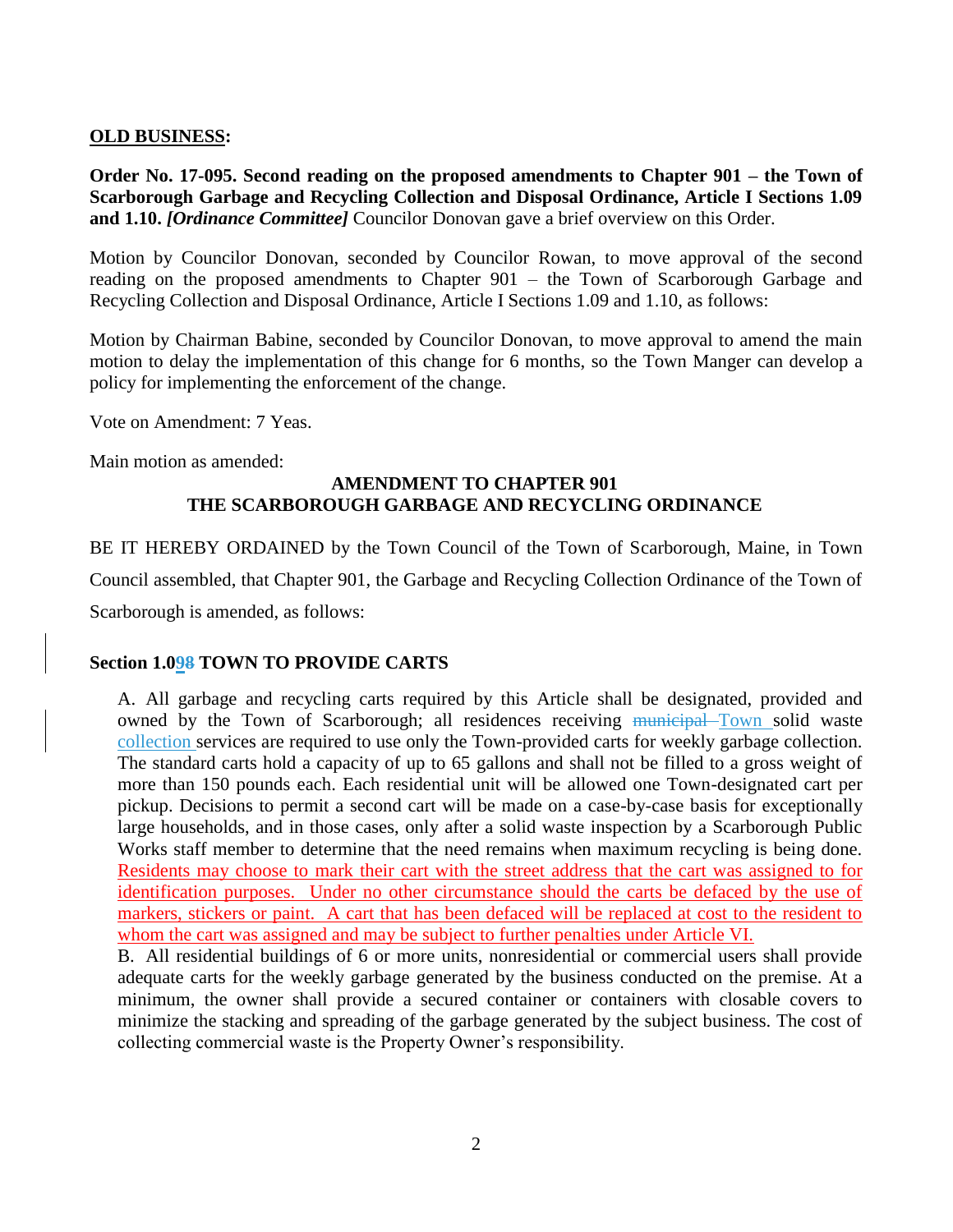#### **Section 1.1009 CARTS REQUIRED; HOURS FOR PLACEMENT AND REMOVAL; REPLACEMENT OR ADDITIONAL CARTS; OVERFLOW WASTE**

A. It shall be the responsibility of the Town to provide and make available suitable and sufficient carts as described by § 1.08.09 to receive the accumulation of weekly household waste. Each cart shall be placed as instructed by the Town or its designated garbage collector along the street, sidewalk or roadside for automated collection. Town-designated garbage carts may be set out for collection the evening or day before, but must be set out by 7:00A.M. the morning of collection, and should be removed from the Town's right of way the day of collection.

B. Should a Town-owned cart be damaged, defaced, or lost by a household, the Town will make another such cart available for replacement at a fee.

C. Residents who have "overflow waste," defined as garbage set out for collection that exceeds the amount contained in the Town-provided collection cart, may take it to the Department of Public Works for disposal.

Vote: 4 Yeas. 3 Nays [Councilors Foley, Hayes and St. Clair].

**Order No. 17-105. Act on the request from Councilor Donovan to Reconsider Order No. 17-087. Second reading on the proposed amendment to the Town of Scarborough Official Zoning Map to rezone the parcel located in the Enterprise Business Park identified as Map U39 Lot 4701 as shown on the Town Assessor's Map from the General Business District (B3) to the Haigis Parkway District (HP). If the motion to reconsider prevails, the information on Order No. 17-087 will be handed out at the meeting.** *[SEDCO]* Councilor Donovan gave a brief overview as to why he brought this Order back to the Town Council for reconsideration.

Motion by Councilor Donovan, seconded by Councilor Caiazzo, to move approval to Reconsider Order No. 17-087. Second reading on the proposed amendment to the Town of Scarborough Official Zoning Map to rezone the parcel located in the Enterprise Business Park identified as Map U39 Lot 4701 as shown on the Town Assessor's Map from the General Business District (B3) to the Haigis Parkway District (HP).

Vote to Reconsider: 4 Yeas. 3 Nays [Councilors Foley, Hayes and St. Clair].

**Order No. 17-087. Second reading on the proposed amendment to the Town of Scarborough Official Zoning Map to rezone the parcel located in the Enterprise Business Park identified as Map U39 Lot 4701 as shown on the Town Assessor's Map from the General Business District (B3) to the Haigis Parkway District (HP).** Councilor Donovan gave a brief overview on this order. The following individuals spoke on this Order:

- Susan Hamill of Bay Street spoke on this Order.
- Linda Voskian of Driftwood Lane, agreed with project and felt the Council should approve the recommendation.

Motion by Councilor Donovan, seconded by Councilor Caiazzo, to move approval of the second reading on the proposed amendment to the Town of Scarborough Official Zoning Map to rezone the parcel located in the Enterprise Business Park identified as Map U39 Lot 4701 as shown on the Town Assessor's Map from the General Business District (B3) to the Haigis Parkway District (HP), as follows: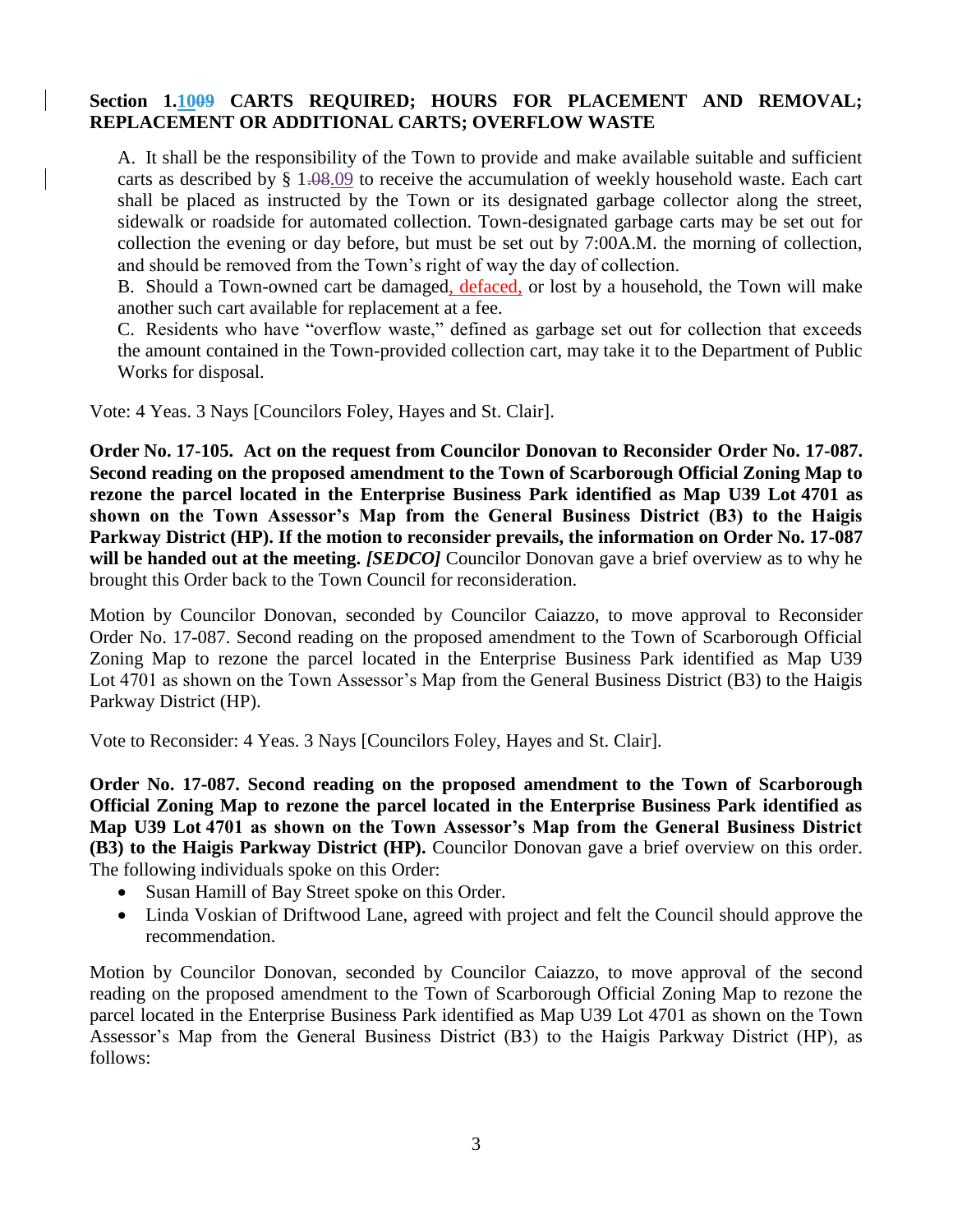

Vote: 4 Yeas. 3 Nays [Councilors Foley, Hayes and St. Clair].

#### **NEW BUSINESS:**

**Order No. 17-106. First reading and schedule a public hearing on the request to amend the Town Ordinances as noted below to gender/neutral content; due to the number of pages in this Order, an attested copy of the proposed changes are on file in the Town Clerk's Office for review:** *[Ordinance Committee]*

> **Chapter 304 - Purchasing Policy Ordinance Chapter 306 - Fire Lanes Established Chapter 313A - Town of Scarborough Property Tax Assistance Ordinance Chapter 404A - Plumbing Ordinance Chapter 405 – Zoning Ordinance [Section VI and Section IX] Chapter 405B - Site Plan Review Ordinance Chapter 405C - Shoreland Zoning Chapter 406 - Subdivision Ordinance Chapter 407 - Septic Tank Disposal Ordinance Chapter 408 - Extractive Industry and Land Reclamation Ordinance Chapter 410 - Road Impact Fee Ordinance Chapter 413 - Growth Ordinance Chapter 500 - Trailer and Trailer Camps Chapter 601 - Traffic Ordinance Chapter 602 - Public Assembly Ordinance**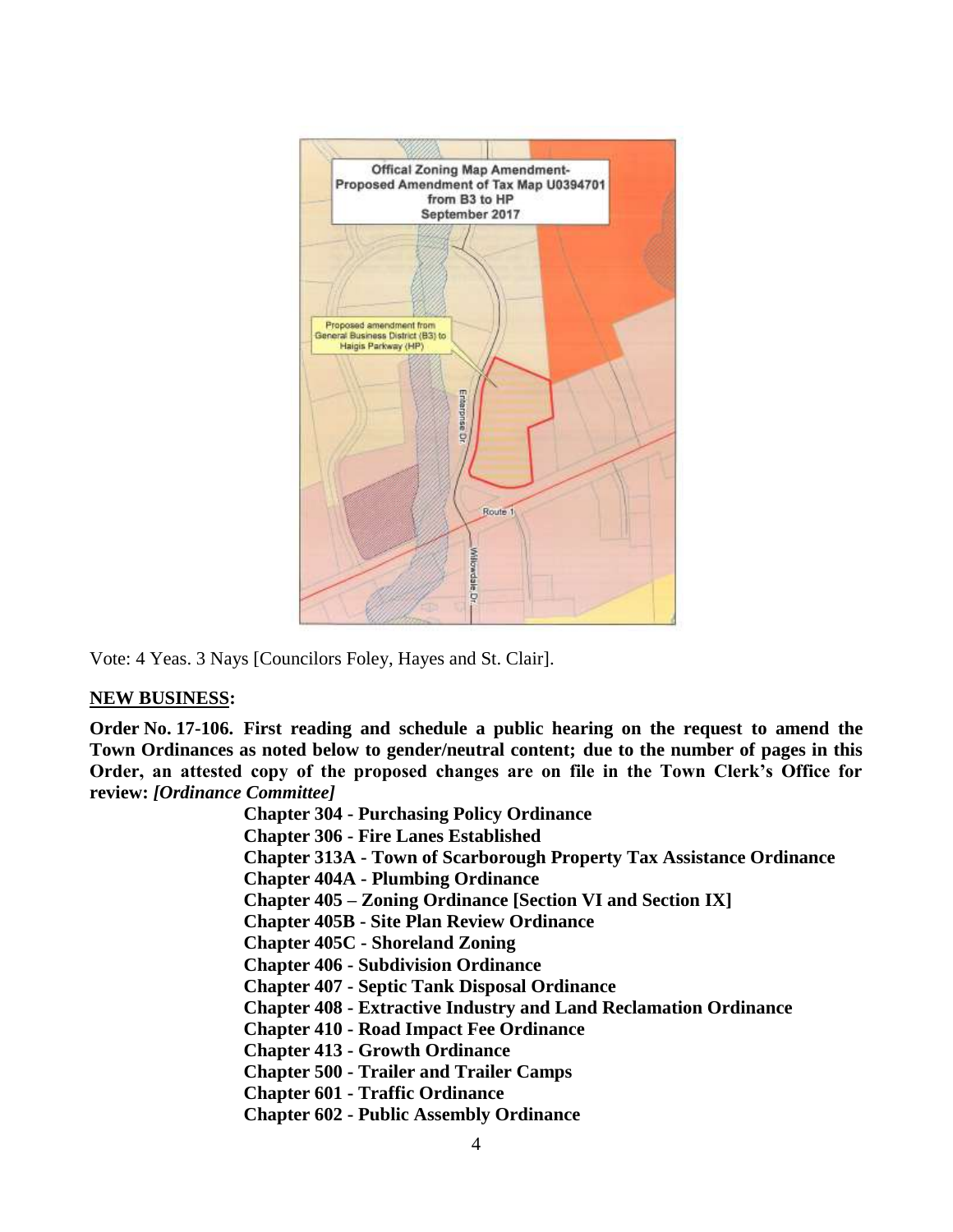**Chapter 602A - Mass Gathering Ordinance Chapter 606 - ATV Ordinance Chapter 607 - Alarm Systems Ordinance Chapter 607A - Fire Suppression and Detection Ordinance Chapter 608 - Fireworks Ordinance Chapter 613 - Emergency Management Ordinance Chapter 615 - Blasting Ordinance Chapter 701 - Street Acceptance Ordinance Chapter 702 - Street Opening Ordinance Chapter 900 - Public and Private Dump Ordinance Chapter 901 - Garbage and Recycling Collection and Disposal Ordinance Chapter 1004 - Taxicab Ordinance Chapter 1005 - Innkeepers License Ordinance Chapter 1007 - Cable TV Ordinance Chapter 1008 - Special Amusement Ordinance Chapter 1009 - Coin Operated Game Ordinance Chapter 1015 - Food - Food Handlers Ordinance Chapter 1017 - Pawnbroker Ordinance Chapter 1202 - Scarborough Memorial and Dunstan Cemeteries Ordinance Chapter 1401 - Harbor Ordinance**

Councilor Donovan gave a brief overview on this Order. The following individuals spoke on this Order.

Motion by Councilor Rowan, seconded by Councilor Donovan, to move approval of the first reading on the request to amend the Town Ordinances as noted above, to gender/neutral content and refer to the Planning Board Chapter 405 – the Zoning Ordinance and Chapter 405C – the Shoreland Zoning Ordinance and schedule a public hearing for all proposed changes upon receipt of the Planning Boards recommendations on Chapter 405 and 405C, due to the number of pages in this Order, an attested copy of the proposed changes are on file in the Town Clerk's Office for review.

Vote: 7 Yeas.

**Order No. 17-107. First reading and schedule a public hearing and second reading on the proposed amendment to Chapter 604A 0 the Town of Scarborough Horse Beach Permit Ordinance, Section 604A-Regulation of Horses on the Beach, to extend the deadline for the implementation of the containment device for Horses on the beach to October 1, 2018.** *[Councilor*  **Donovan]** Councilor Donovan gave a brief overview on this Order. The following individuals spoke on this Order:

- Linda Voskian of Driftwood Lane stated that she appreciated the effort being put forth. She then handed out pictures of riders on the beach and urged the Council to remove the requirement for bun bags.
- Susan Hamill of Bay Street spoke on this item as well. We have always had horses on the beach. She also commented that the permit indicates that all manure must be picked up. She then went through the history of horses on the beach and felt that delaying the implementation of the bun bag is disrespecting the residents of Scarborough. Have them hire some to clean up after them or enforce the current ordinance - ACO is not always on the beach.
- Jane Grover of Sargent Road has enjoyed being able to ride on the beach. People are excited about seeing horses on the beach. She asked that Council consider not requiring the bun bag.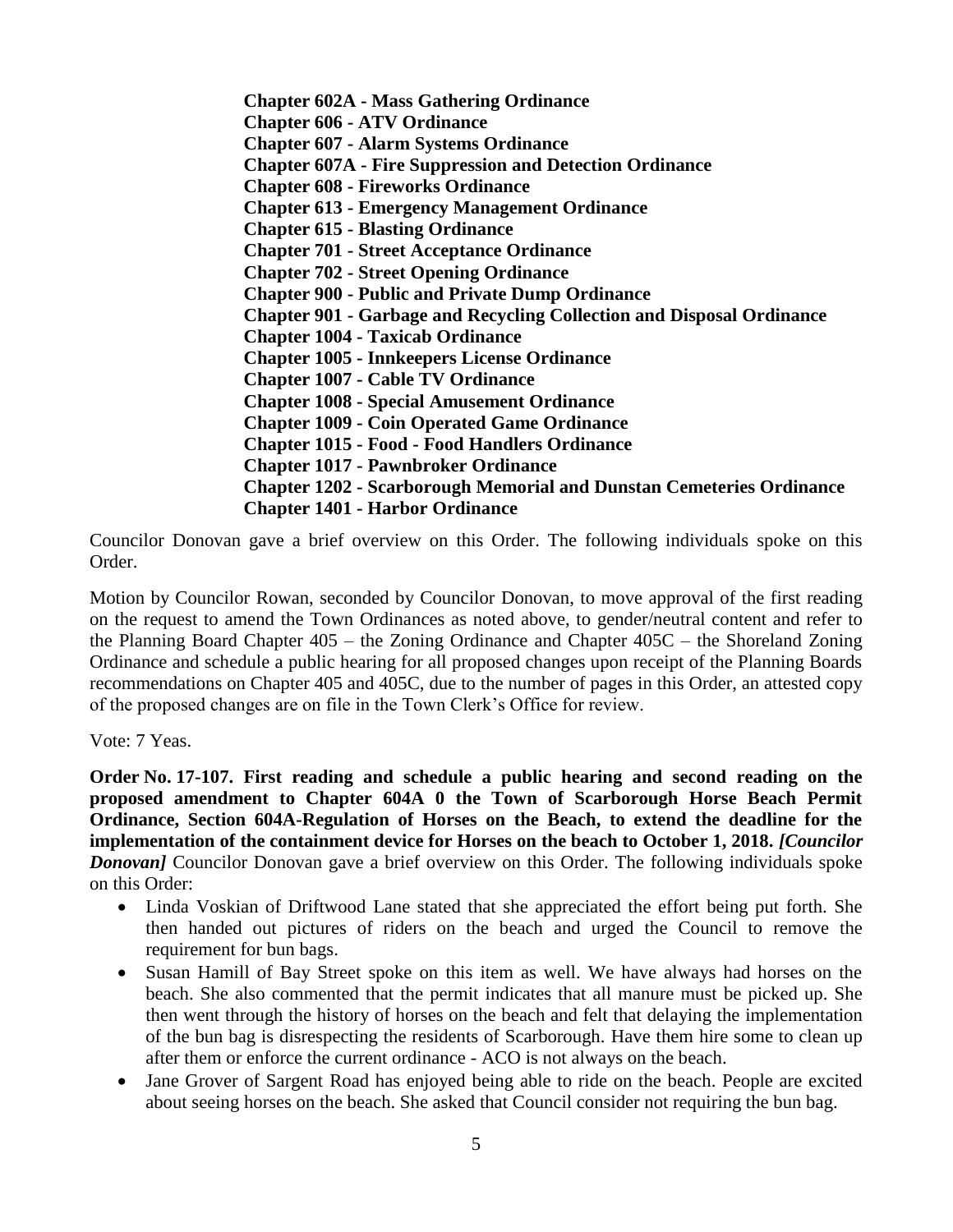- Donna Chapman of Windham and leader of 4-H Horse Club. She noted these items could cause harm to the animal. Please look at the whole picture.
- Cindy Flaherty of Payne Road thanked the Council for bringing this up again. She had to purchase her bun bag on line as there were none available in Maine. She noted that of her 22 saddles only one is capable of having this item attached. It would really effect the groups' tremendously.
- Stephanie Keenan of Buxton noted that she started her business in Scarborough years ago. She went on to explain that the bags were more for the surrey riders, not saddle riders. She noted that only one person had complained. The manure is good for your gardens she has many people that uses this. Please think of the horse community and not the complaint of just one person. She hoped that the Council would really consider to table this indefinitely.

Motion by Councilor St. Clair, seconded by Councilor Rowan, to move approval of the first reading on the proposed amendment to Chapter 604A 0 the Town of Scarborough Horse Beach Permit Ordinance, Section 604A-Regulation of Horses on the Beach, to extend the deadline for the implementation of the containment device for Horses on the beach to October 1, 2018 and schedule a public hearing and second reading for November 1, 2017.

### **CHAPTER 604A TOWN OF SCARBOROUGH HORSE BEACH PERMIT ORDINANCE**

BE IT HEREBY ORDAINED, by the Town Council of the Town of Scarborough, Maine, in

Town Council assembled, that Chapter 604a, the Horse Beach Permit Ordinance of the Town of

Scarborough, Maine is amended by adding the underlined text and deleting the text shown in

strikeover type, as shown below:

### **604A-6 Regulation of Horses on the Beach**

- 1. Horses are allowed on the beach only from October 1st<sup>th</sup> through March  $31<sup>st</sup>$ .
- 2. Except for gaining access to and egress from the beach, horses are allowed only in the intertidal zone (between the mean high tide line and the mean low water line).
- 3. Parking of horse trailers is limited to Hurd Park in the Town of Scarborough and the Milliken Street Municipal Parking Lot in the Town of Old Orchard Beach.
- 4. Any rider or owner who allows a horse to be present on the beach must remove and dispose of animal waste as required by Section 604-9 of the Town of Scarborough Animal Control Ordinance. Violation of Section 604-9 constitutes a violation of this Ordinance. Effective October 1, 2018 t<sub>The owner, operator or driver of horses, or horse-drawn carriages</sub> operating on the beach shall be required to attach a containment device to the rear of each and every horse so operated, to be maintained and emptied so that manure is completely contained therein, cannot and does not fall upon any surface while operating under the Permit provided for herein, and is carried away for proper disposal.

Vote: 7 Yeas.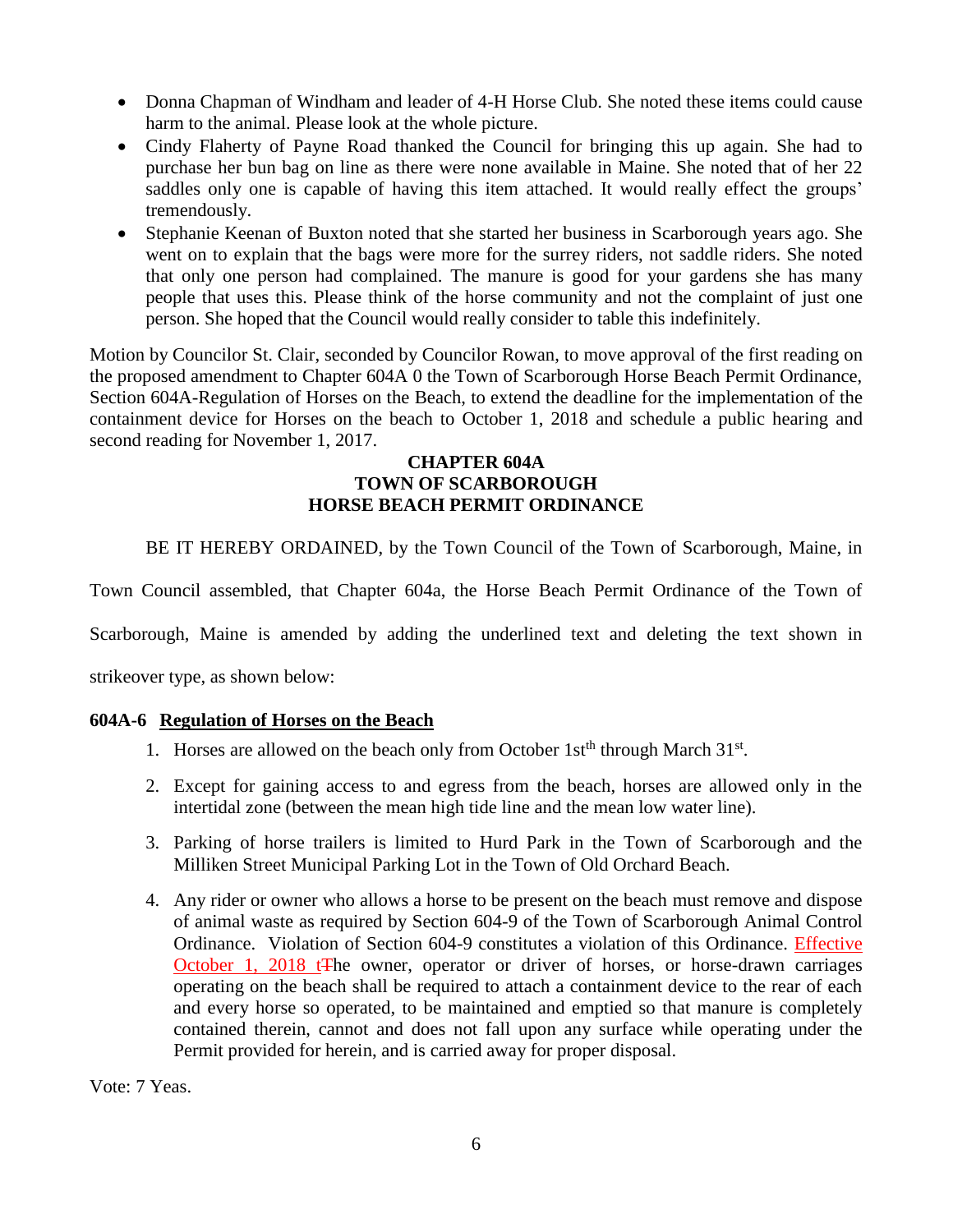**Order No. 17-108. Act on the request from the Energy Committee to approve the updated Comprehensive Energy Plan.** *[Energy Committee]* Rick Meinking, Chair of the Energy Committee, gave a brief history of the Committee and what accomplishments it has done throughout the years. He acknowledged Kerry Grantham, the new sustainability coordinator, and thanked her for all that she has done for the Committee. He the presented the updated Comprehensive Energy and Sustainability Plan that had been prepared by the Energy Committee. The following individuals spoke on this Order:

- Susan Hamill of Bay Street supported the recommendations of the Committee, but had concerns that there had been no economic research
- Ben Howard of Windsor Pines spoke in support of the recommendations of the Committee. He had one concern and that being development of online technology and being able assist with the emergency need to move into a more modern era.

Motion by Councilor St. Clair, seconded by Councilor Rowan, to move approval on the request from the Energy Committee to approve the updated Comprehensive Energy Plan, as follows:

**Vision Statement: This Comprehensive Energy and Sustainability Plan will guide the Town of Scarborough toward an energy management system that is financially and environmentally sustainable.**

# **A. Scarborough Sustainability**

**Purpose: Support a Sustainability Department as a clearing house for all seeking information on town sustainable initiatives and sustainable practices town-wide.**

**Sustainability Definition: Balancing the values of energy and environmental stewardship, social responsibility and economic vitality to meet present needs while ensuring the ability of future residents to meet their needs. The definition in this document may be referenced as sustainable practices, sustainable measures and sustainable initiatives.**

**The Town of Scarborough strives to enhance ecological integrity, livability, economic vitality, and resiliency to ensure high quality of life for all. The Town is committed to working with residents and businesses as well as regional partners as a leader in sustainability. The Town intends to be a recognized model for sustainable practices in municipal operations, to lead our community by example, and promote sustainable policies, regulations and practices where practicable.** 

## **Outcome I: Demonstrate an increase in community engagement for sustainable practices**

Action I: Community engagement

- Develop a basic community engagement program which can be presented to the Town Council, Department Heads and employees as well as local businesses, residents, and other stakeholders
- Utilize media and Town website to disseminate sustainability information on a regular basis

## **Outcome II: Sustainability Coordinator as a resource for citizens, businesses and municipal government**

Action II: Maintain a clearinghouse of sustainability information

 Coordinate with municipal departments on sustainability measures including; purchasing, recycling, cleaning products and energy options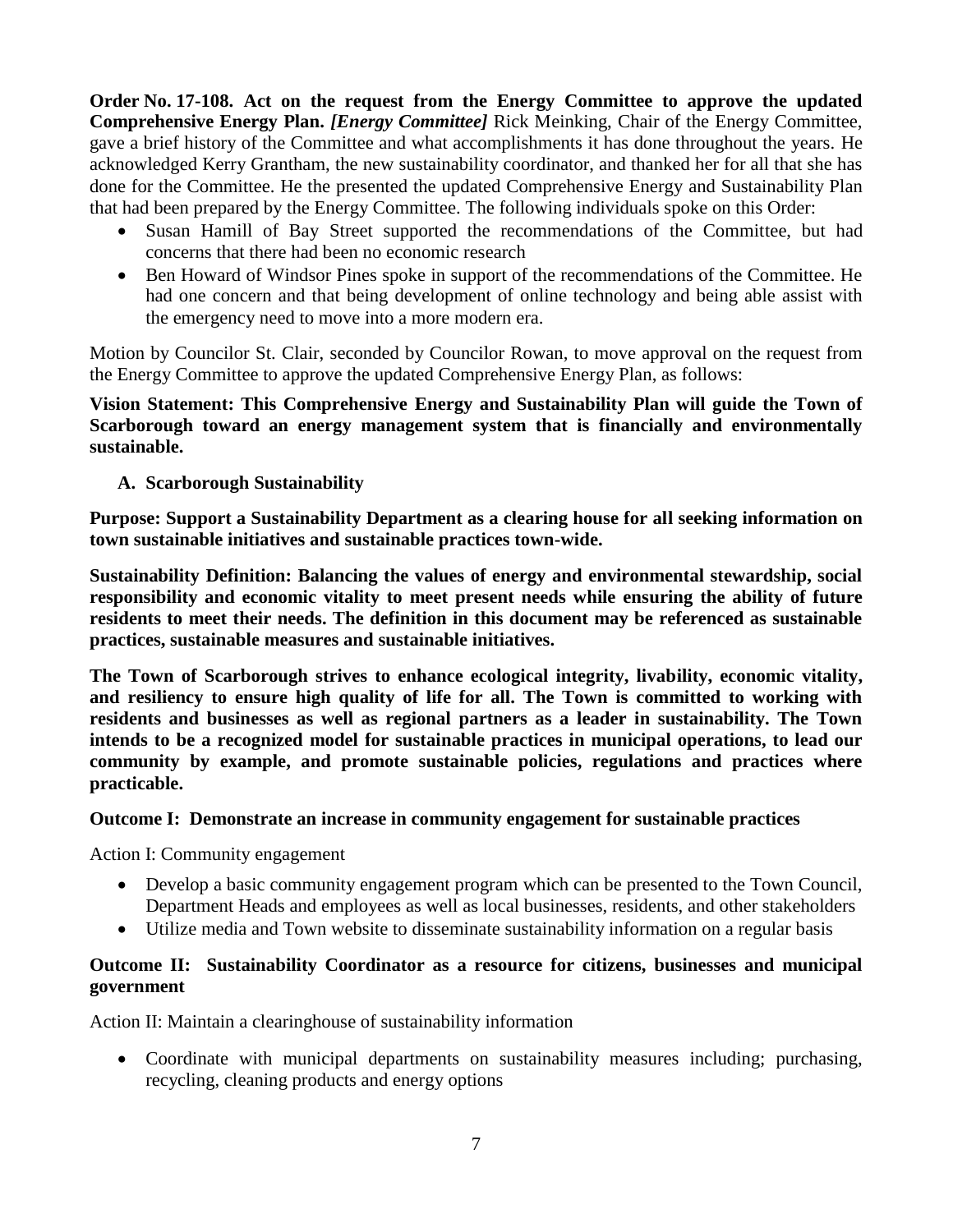- Collaborate with Town Planning Department on applications for planning review to provide opportunity to inform citizens and businesses on sustainable measures
- Obtain grants to offset the cost of sustainable energy measures through state, federal and private grant sources
- Staff Energy Committee and serve as a liaison between the committee and Town staff

## **Outcome III: Supporting professional development of Sustainability Coordinator**

Action III: Building Professional Capacity

- Establish strong relationships with organizations that can inform and support municipal energy goals
- Build networks with municipal staff, residents, SEDCO, stakeholders and others to keep informed about sustainability measures
- Divert energy savings (at a rate to be determined by Scarborough Town Council) into a reserve account for Sustainability initiatives

# **B. Sustainable Infrastructure**

**Purpose: Take advantage of long-term savings by implementing sustainable practices where practicable for existing and new construction projects.** 

## **Outcome I: Demonstrate an increase in sustainable energy measures for municipal infrastructure**

Action I: Monitor opportunities and ideas to encourage the incorporation of sustainable development

- Support the installation of LED blubs in municipal streetlights for significant energy savings; using resources from municipalities in Maine that have succeeded in LED streetlight conversions
- Create energy guidelines for all municipal construction and renovation projects to assure that all projects maximize opportunities to minimize energy use
- Provide input on energy saving measures to the planning committee for municipal building construction projects

## **Outcome II: Provide information about sustainable energy options to residents, businesses and Town of Scarborough**

Action II: Maintain a clearinghouse of sustainable energy options

- Develop municipal program to incentivize sustainable energy measures for Scarborough businesses
- Collaborate with Town Planning Department on applications for planning review to provide opportunity to inform citizens and businesses on sustainable measures
- Work with SEDCO to attract sustainable businesses to Scarborough

## **C. Transportation**

**Purpose: Take advantage of long-term savings by implementing sustainable measures where practicable for transportation and infrastructure in Scarborough.**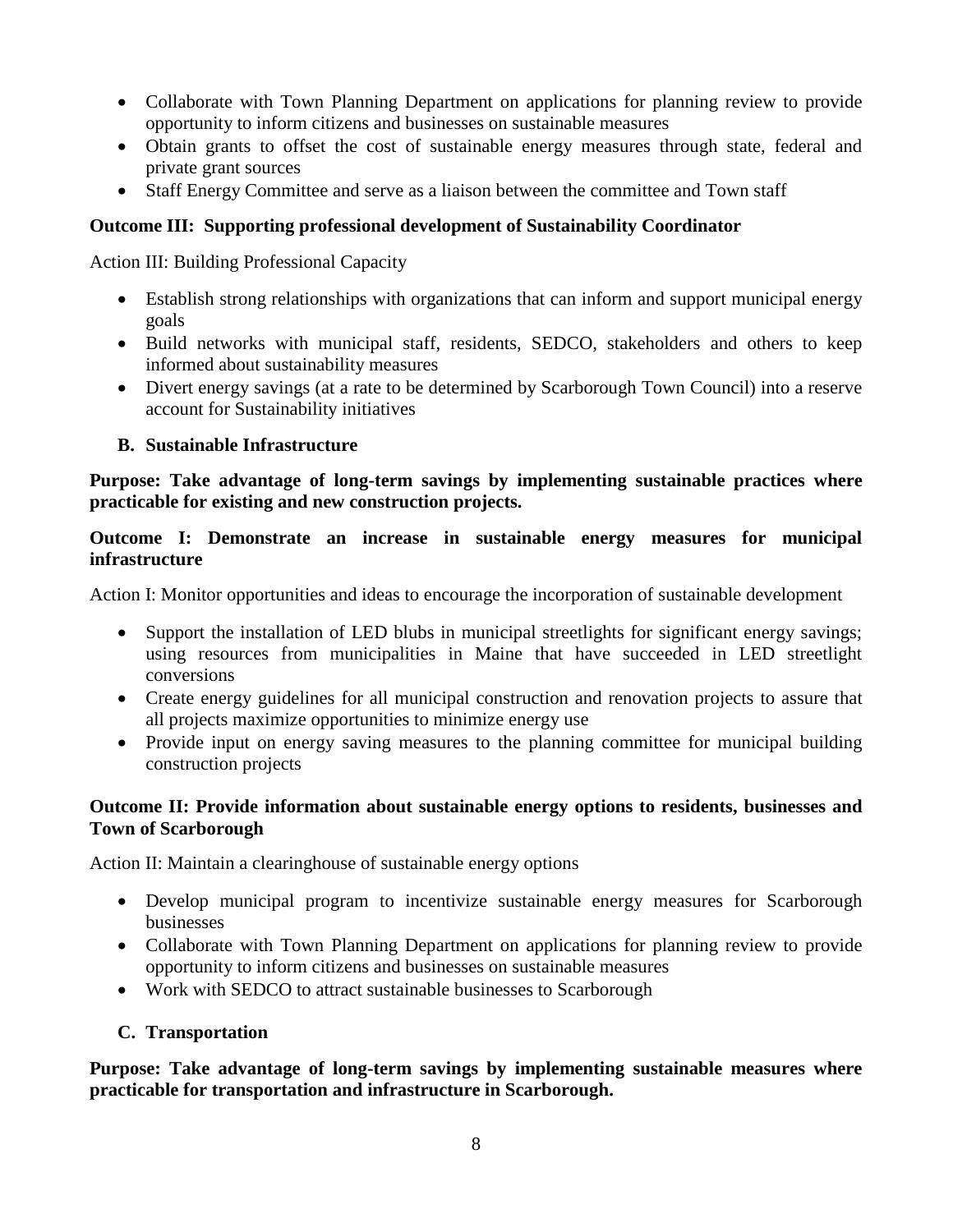## **Outcome I: Purchase low-emission fuel efficient vehicles for municipal use whenever such vehicles are commercially available and practicable**

Action I: Enhance municipal vehicle fleet as low-emission technology improves

- Participate in Greater Portland Council of Governments (GPCOG) Maine Clean Communities workgroup to learn about clean fuel vehicles and reducing petroleum consumption
- Participate in GPCOG Electric Vehicle (EV) workgroup and other working groups as appropriate to learn about advances in electric vehicle technology
- Collaborate with Public Works Department and Fleet Supervisor on enhancing municipal vehicle fleet as EV and hybrid technology improves
- Obtain funding for EV charging stations for Public Safety and Public Works buildings
- Develop Municipal vehicle and "over the road" equipment metrics regarding energy usage.

## **Outcome II: Provide information about sustainable transportation options to residents, businesses and Town of Scarborough**

Action II: Maintain a clearinghouse of sustainable transportation options

- Coordinate with Town Engineer on transportation planning and understanding new developments in the regional transportation system through the Town's participation in the Portland Area Comprehensive Transportation System (PACTS)
- Participate in regional bus discussions and promote an expanded regional bus infrastructure in Scarborough

## **Outcome III: Reduce vehicle emissions where possible through diverse measures in Scarborough**

Action III: Limit idling at schools and at stoplights

- Support the installation GPS devices on school busses in order to track location to alert parents for bus stop drop off purposes
- Develop "no idling" policy for school pick up and drop off
- Work with other municipal boards and committees to develop policies and strategies that reduce car-dependence by strengthening existing growth areas and preserving rural areas
- Advocate for synchronized traffic lights along Route 1 leveraging the work PACTS is doing to address idling

## **D. Benchmarking**

**Purpose: Establish an on**‐**going assessment of energy, environmental and waste metrics for municipal facilities assets.** 

**Outcome I: Compile energy metrics for each municipal facility for the last three years, and maintain them indefinitely as the plan is implemented**

### Action I: Metrics

Municipal

- Continually review municipal utility bills for opportunities and areas of savings
- Install building automation systems and sub-metering strategies for all municipal and school facilities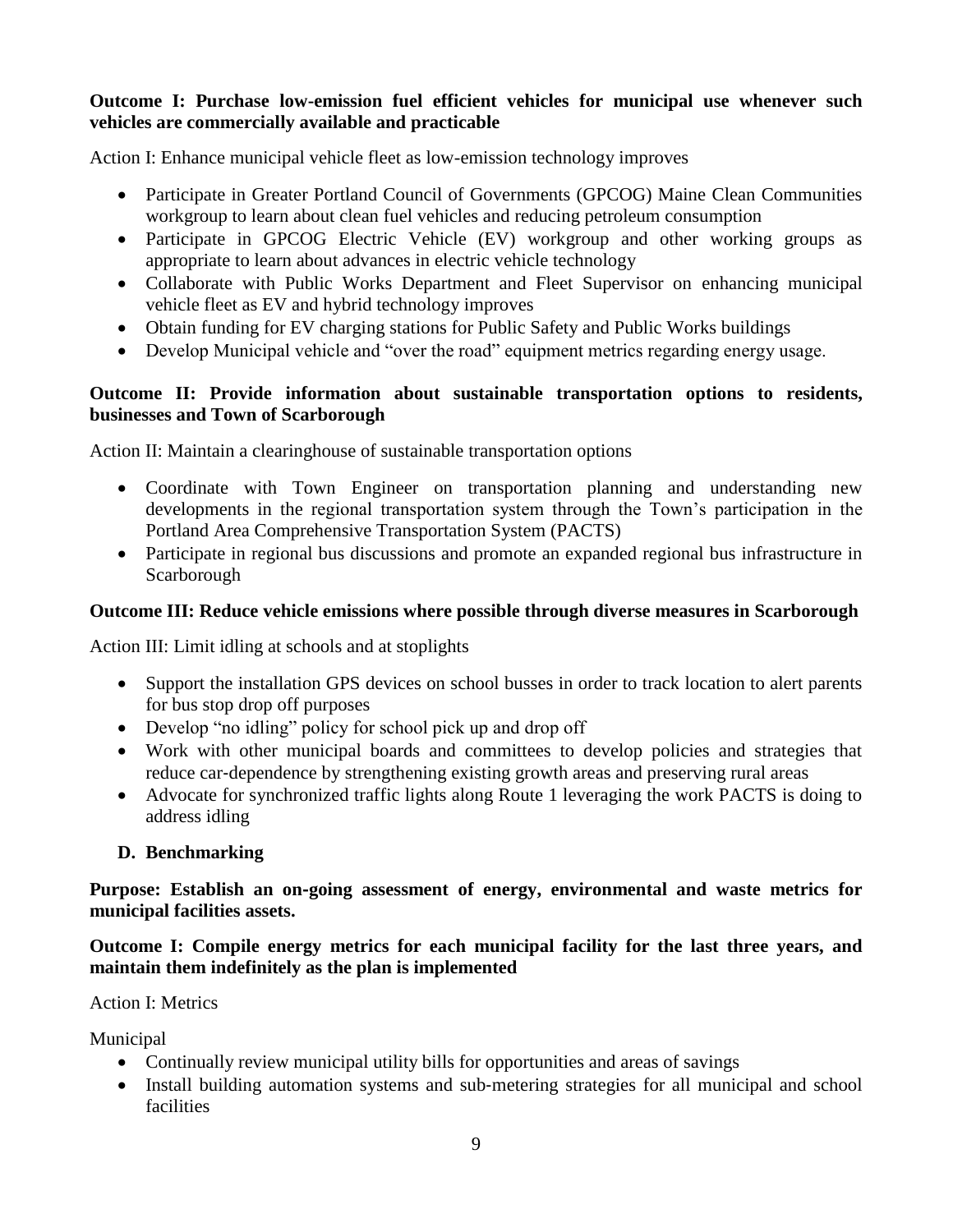- Adopt benchmarking system to track energy usage for all municipal facilities
- Conduct a municipal greenhouse gas emissions inventory

Commercial

- Adopt benchmarking system to track energy usage for all commercial facilities
- Conduct a commercial building greenhouse gas emissions inventory
- Create incentives for business to participate

# **Outcome II: Compile municipal waste metrics for the Town of Scarborough and maintain records indefinitely as the plan is implemented**

Action II: Waste Metrics

- Track municipal waste metrics; collaborate with ecomaine
- Promote composting in municipal facilities; work with school groups to educate
- Increase town-wide recycling rate from 32% to 50% by 2022 through diverting food waste from the waste stream
- Promote recycling at town-sponsored events; provide recycling and food waste disposal at events

# **Outcome III: Promote benchmarking measures to Scarborough residents, businesses, and stakeholders**

Action III: Communicate data to residents, businesses, and stakeholders in Scarborough

- Utilize media and Town website to disseminate data, trends and analysis on a regular basis
- Develop web tool where residents, businesses, and stakeholders can track energy data
- Promote successes in utility savings, waste and climate change initiatives to residents, businesses, and stakeholders in Scarborough

Vote: 7 Yeas.

**Order No. 17-109. Act on the request for the Scarborough Town Council to Order the Discontinuance of all portions of Avenue 2 located southerly of King Street with no damages awarded to the abutting landowners; and to file said Order with the Town Clerk; and, to send abutting property owners notice of this action; and schedule the public hearing for Wednesday, November 1, 2017 and Wednesday, November 15, 2017.** *[Town Manager]* Thomas J. Hall, Town Manager, gave a brief overview on this Order. The following individuals spoke on this Order:

• Susan Hamill of Bay Street spoke on this Order and voiced her opinions on this item. She then pointed out that there could be a new Council sitting when final action is taken and that the Gables Residents will not be able to review the agreement until late November.

Motion by Councilor Caiazzo, seconded by Councilor Rowan, to move approval on the request for the Scarborough Town Council to Order the Discontinuance of all portions of Avenue 2 located southerly of King Street with no damages awarded to the abutting landowners; and to file said Order with the Town Clerk; and, to send abutting property owners notice of this action; and schedule the public hearing for Wednesday, November 1, 2017 and Wednesday, November 15, 2017.

Motion by Councilor Hayes, seconded by Councilor , to move approval to table Order No. 17-109 until the residents of Gables have met and made their decisions to come back to the Town Council on Wednesday, December 6, 2017, regular town Council meeting.

Vote to Table: 4 Yeas. 3 Nays [Chairman Babine, Councilors Caiazzo and Donovan].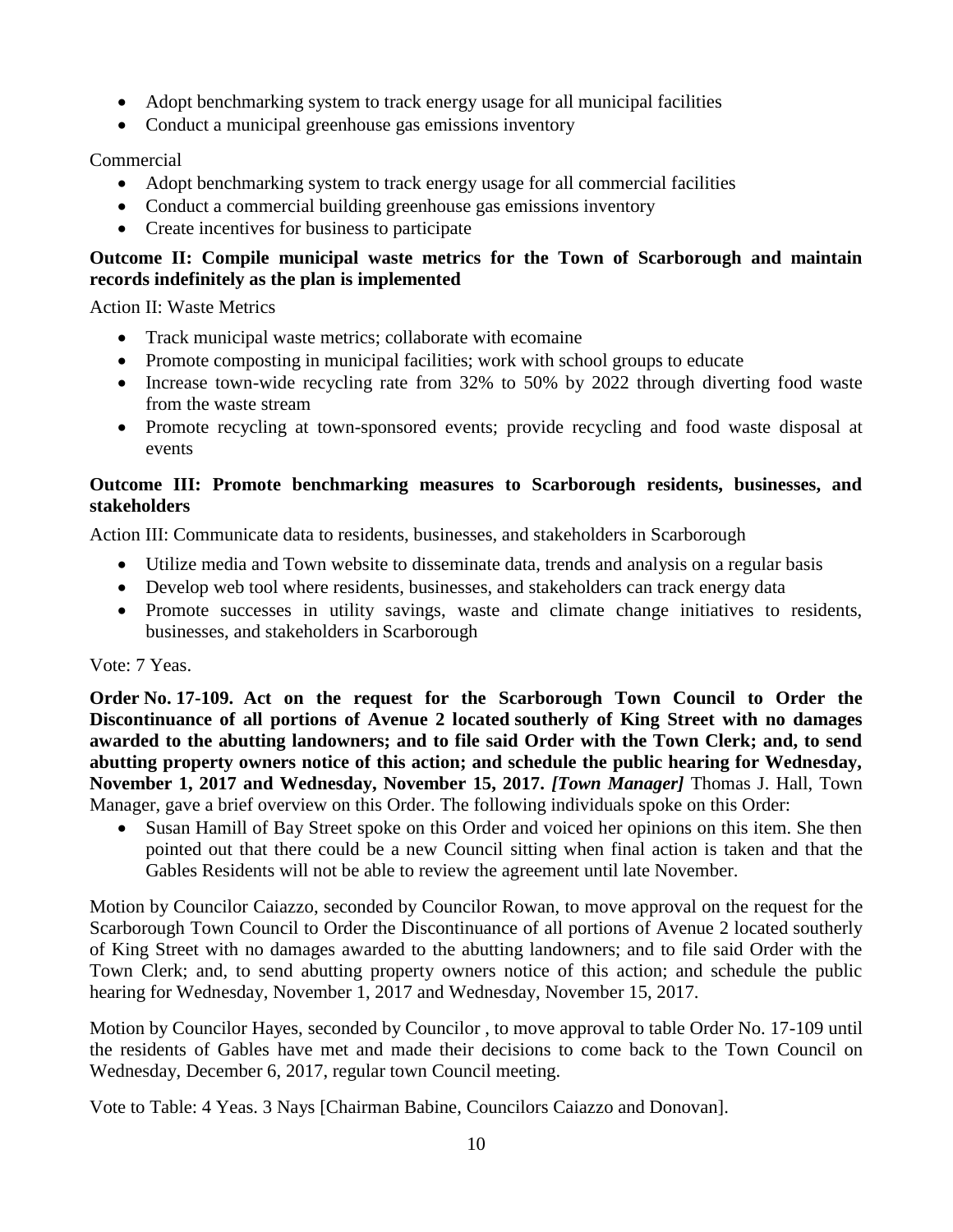**Order No. 17-110. Act on the appointment of David G. Sawyer, d/b/a Sawyer Valuation Services, on an interim basis as the Assessor for the Town of Scarborough, effective October 19, 2017 and to continue to such time as the Council appoints a successor.** Thomas J. Hall, Town Manager, gave a brief overview on this Order.

Motion by Councilor Hayes, seconded by Councilor Foley, to move approval on the appointment of David G. Sawyer, d/b/a Sawyer Valuation Services, on an interim basis as the Assessor for the Town of Scarborough, effective October 19, 2017 and to continue to such time as the Council appoints a successor.

Vote: 7 Yeas.

**Item 8. Non Action Items:** None at this time.

## **Item 9. Standing and Special Committee Reports and Liaison Reports.**

- Councilor Donovan gave an update on the Metro Coalition; the Election Committee and the Energy Committee.
- Councilor Rowan gave an update on the Senior Advisory Committee.
- Councilor St. Clair gave an update on the Communications Committee's Strategic Communications Action Plan.
- Councilor Hayes gave an update on the Shellfish Commission; the Coastal Harbors Committee and the Finance Committee.
- Chairman Babine gave an update on the Library Trustees; the Ad-Hoc Elections Committee; the Campus Master Plan Committee and reviewed Council Goals.

**Item 10. Town Manager Report.** Thomas J. Hall, Town Manager, gave the following updates:

- Mentioned the Metro Coalition and that Councilor Donovan is the Chair.
- The Town is moving toward the google platform; email addresses would be changing to @scarboroughmaine.org and recommend an early December training on this for council.
- Reminder joint workshop between Council and School Board tomorrow night.
- Amazon Headquarters had issued an RFP looking to build a new headquarters, which presented us with a unique opportunity. With the assistances of the SEDCO staff, Scarborough submitted a proposal on the Scarborough Downs Property. This is an opportunity for town staff to go through the process and it is a long shot for Scarborough. The deadline is October  $19<sup>th</sup>$ .

# **Item 11. Council Member Comments.**

- Councilor Caiazzo commended everyone for their passion on what the issues this evening.
- Councilor Hayes reminded everyone of the upcoming elections.
- Councilor St. Clair thanked the community and to those came to the Team Kyle event this past weekend.
- Councilor Foley stated that she is looking forward to the conversation tomorrow night with the School Board relating to the budget process.
- Councilor Rowan noted that the elections were only three weeks away and encouraged everyone to be educated on the Public Safety Building Referendum – please go and support the bond referendum.
- Councilor Donovan also made comments on the Public Safety Bond and urged resident to vote. He attended a ribbon cutting today of a new business - at the Mend Health & Wellness of Maine.